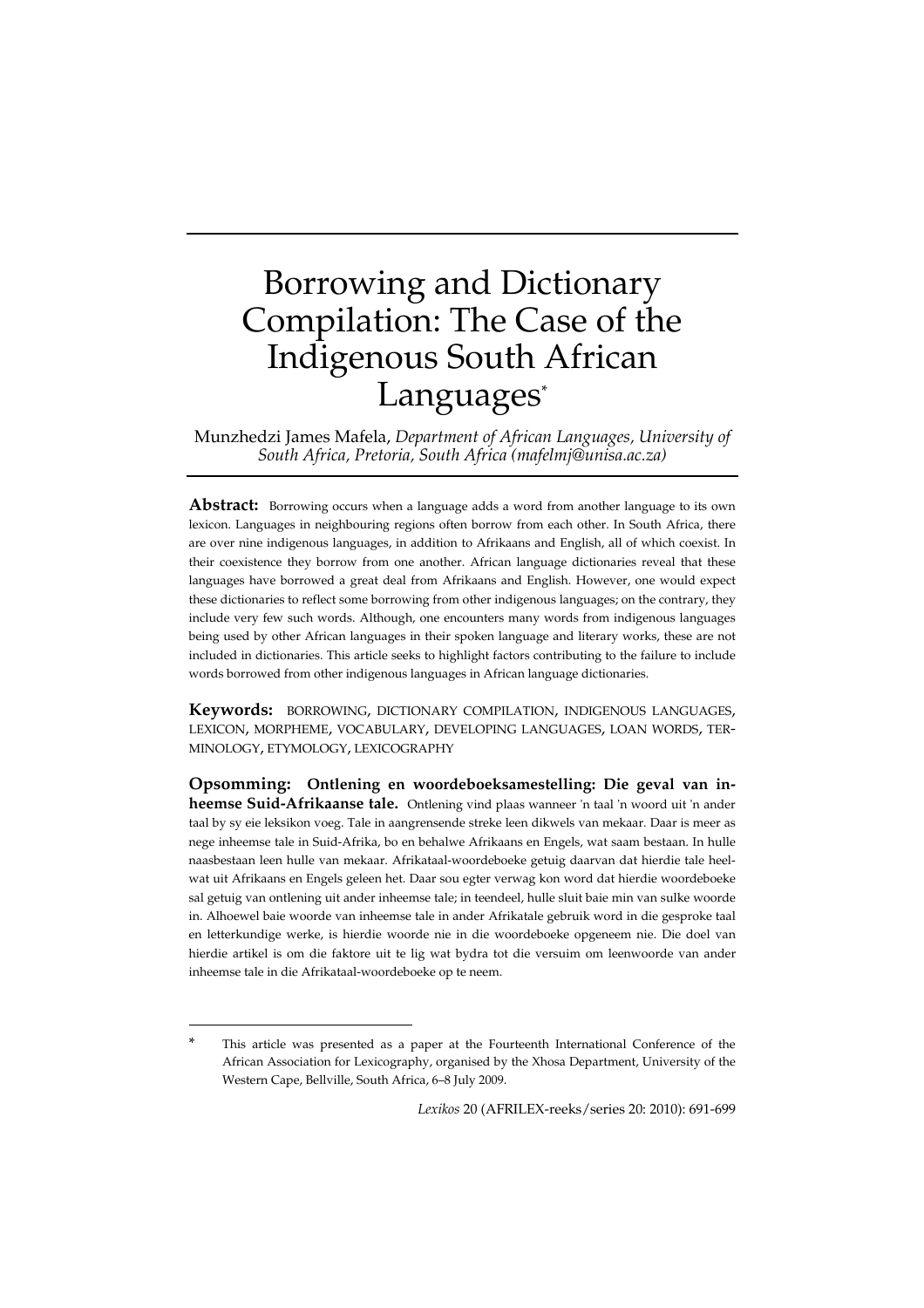**Sleutelwoorde:** ONTLENING, WOORDEBOEKSAMESTELLING, INHEEMSE TALE, LEKSIKON, MORFEEM, WOORDESKAT, ONTWIKKELENDE TALE, LEENWOORDE, TER-MINOLOGIE, ETIMOLOGIE, LEKSIKOGRAFIE

### **1. Introduction**

Languages are not static but develop over time. During this development, words may be added or lost: while new vocabulary is accepted into a language, some words may fall into disuse and become obsolete. This may be the result of contact between language groups and the introduction of new styles of living in the society. As Fromkin and Rodman (1998: 459) note: "Changes in the lexicon also occur, including the addition of new words, changes in the meanings of words, and loss of words." Words may enter a language in many ways. Fromkin and Rodman (1998) mention compounding, derivational processes, coinage, recombining old words to form new ones with new meanings, and borrowing.

The discussion in this article focuses on the concept of *borrowing.* The term *borrow* has various meanings. It can be associated with taking something on the understanding that it will be returned, or replaced with something similar. It may also mean to adopt something as one's own, or to adopt a word from another language (Guralnik 1981). In this study, the word is used in the sense of the third definition, i.e. to adopt a word from another language. Borrowing, in this regard, occurs when a language adds a word or morpheme from another language to its own lexicon. Fromkin and Rodman (1998: 459) describe it as follows:

Borrowing words from other languages is an … important source of new words. Borrowing occurs when one language adds to its own lexicon a word or morpheme from another language, often altering its pronunciation to fit the phonology rules of the borrowing language.

Mafela (1996: 165) mentions that

Adoption is brought about by the contact between people who speak different languages. One language tends to adopt words from the other.

Borrowing can therefore be defined as a word or phrase in one language adopted by another. Haugen (1950: 213-215) defines a loan word as follows:

A loan word is a complex form composed entirely of foreign morphemes. Speakers importing a loan word import not only the meaning of the word but also its phonemic shape although the substitution of foreign formative phonemes may be more or less complete.

Indigenous languages in South Africa have been enriched through this process of borrowing. With the introduction of terms for new political, economic, social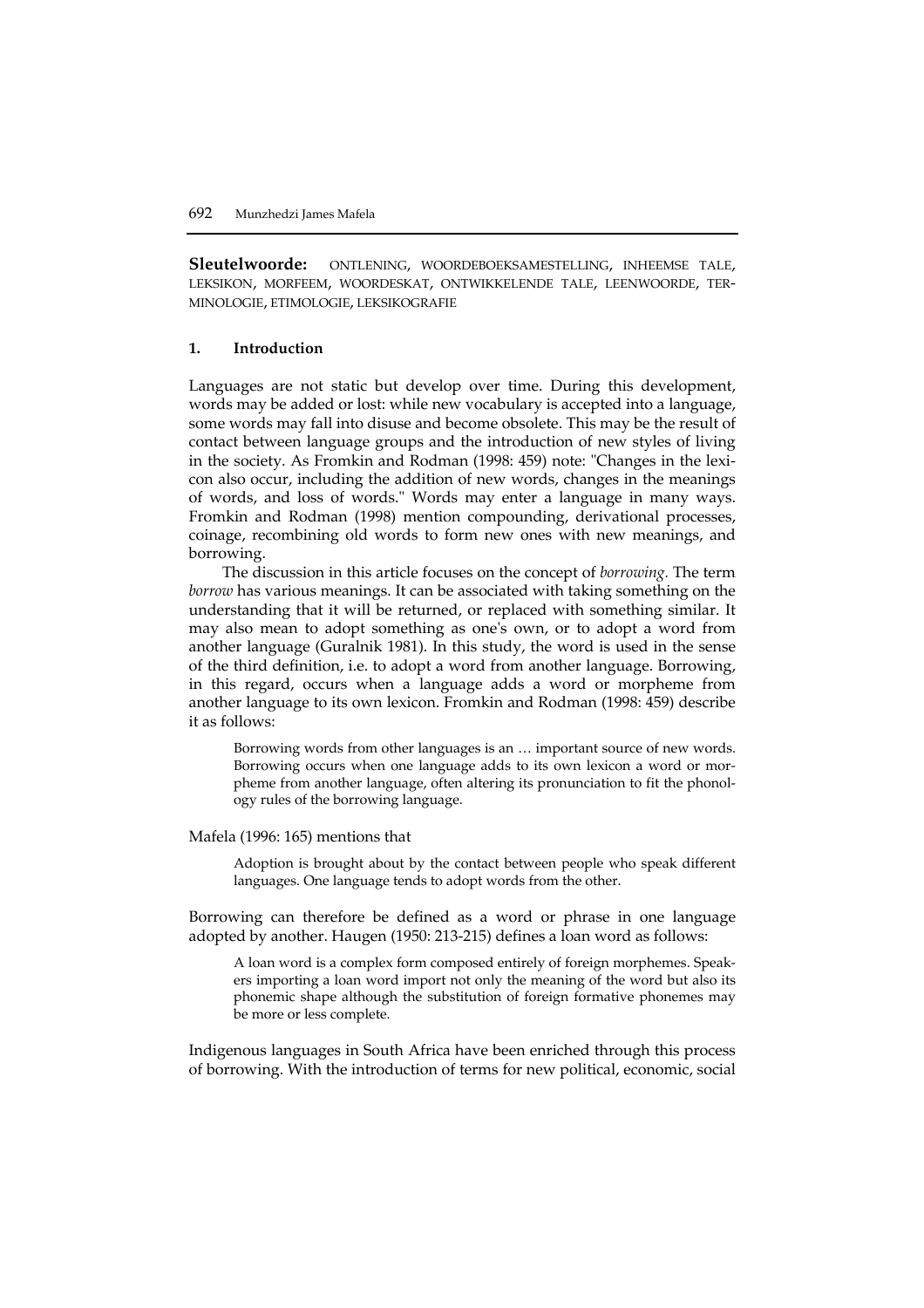and religious activities, the vocabulary of the African languages has been significantly enhanced. Many new words have been adopted from Afrikaans and English. Although the indigenous peoples of South Africa share a great deal regarding culture, their languages are distinct from one another. However, owing to social conditions in the country, language communities come into contact in several environments such as places of work. During this interaction, they borrow vocabulary from one another. Nevertheless, the borrowed vocabulary is rarely reflected in indigenous African language dictionaries. Afrikaans and English dictionaries are more comprehensive in this regard as they include words adopted from the African languages, for example *mopanie(boom)* (Afrikaans), *mopane*/*mopani* (English), i.e. *mupani* in Tshivenda, *lobôla* (Afrikaans), *lobola* (English), i.e. *lobola* in isiZulu, and *maroela(boom)* (Afrikaans), *marula* (English), i.e. *morula* in Sesotho sa Leboa, to mention only a few. This article seeks to highlight factors contributing to the failure to reflect borrowings in indigenous African language dictionaries, and the importance of the inclusion of such loan words in these dictionaries.

#### **2. Borrowing from developed languages**

In this article, the indigenous languages referred to are the neighbouring languages isiNdebele, isiXhosa, isiZulu, Sesotho, Sesotho sa Leboa, Setswana, Siswati, Tshivenda and Xitsonga. Neighbouring languages will always borrow from each other. No two languages come into contact without influencing each other. An extensive number of words can be traced to another language. In many instances, the developing language will borrow more words from the developed. As the indigenous African languages are developing languages in many terminological fields, they are therefore borrowers. These languages have borrowed much of their terminological vocabulary from Afrikaans and English, owing to the fact that Afrikaans and English are more developed in this respect. Because the indigenous African languages coexist with Afrikaans and English, much scientific, economic, political and religious terminology has been borrowed by them. If one takes a look through some of the dictionaries covering the indigenous African languages, one notices that the words listed below, for instance, have been accepted as part of the lexicon of these languages. This list contains some of the words giving evidence as having been borrowed by and adapted to the indigenous African languages:

#### Tshivenda:

| iron (English)               | aini      |
|------------------------------|-----------|
| altar (English)              | alitare   |
| bank (Afrikaans and English) | bannga    |
| brood (Afrikaans)            | vhurotho  |
| papier (Afrikaans)           | bammbiri  |
| deposit (English)            | diphositi |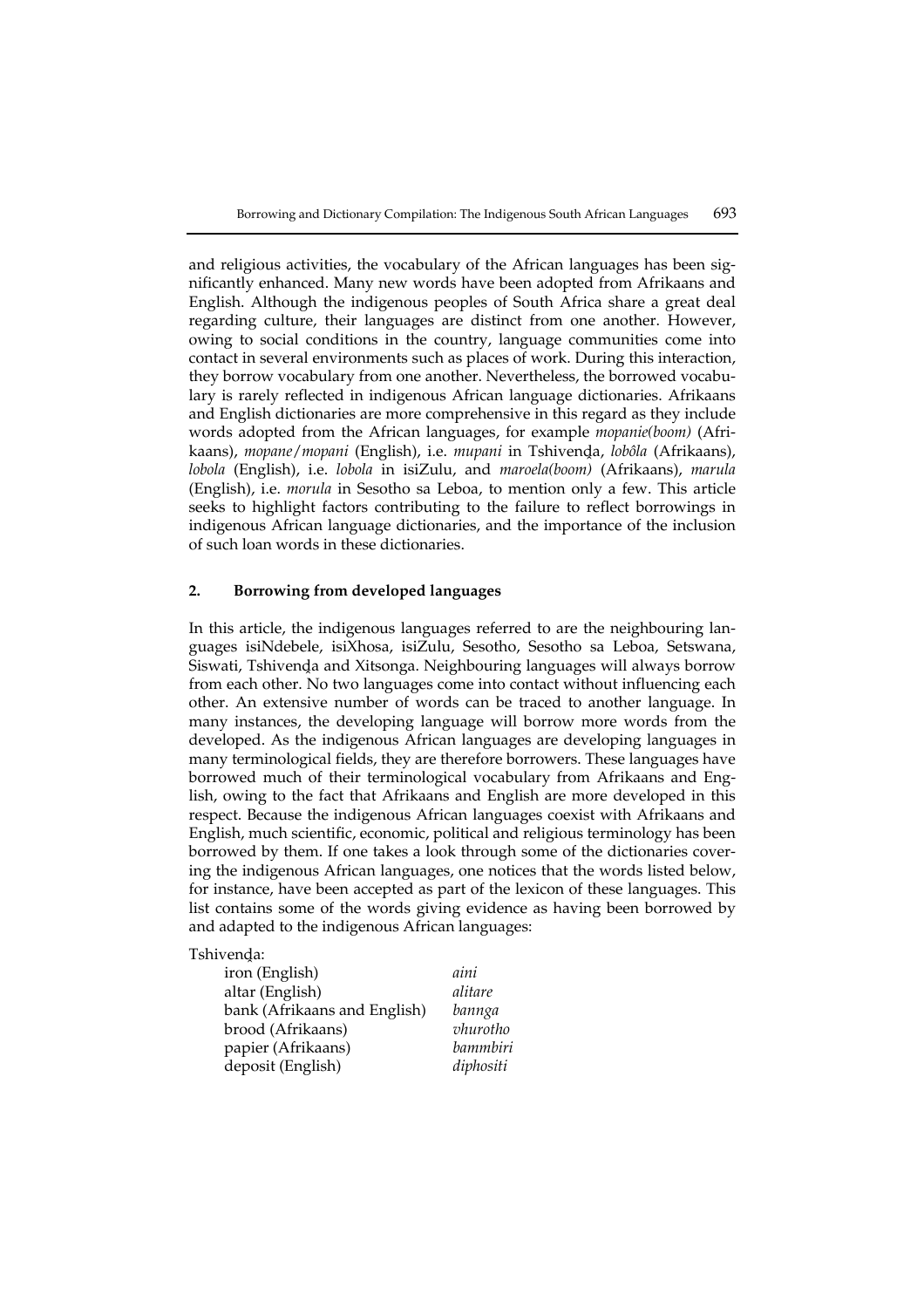|           | bicycle (English)<br>mathematics (English)<br>wine (English)<br>kilometre (English)                                                                                                                                                        | baisigira<br>mathematiki<br>waini<br>khilomitha                                                                                                                                                                                                            |
|-----------|--------------------------------------------------------------------------------------------------------------------------------------------------------------------------------------------------------------------------------------------|------------------------------------------------------------------------------------------------------------------------------------------------------------------------------------------------------------------------------------------------------------|
|           | Nguni languages:<br>petrol (English)<br>botter (Afrikaans)<br>bank (Afrikaans and English)<br>paper (English)<br>deposit (English)<br>library (English)<br>zoology (English)<br>dorp (Afrikaans)<br>science (English)<br>percent (English) | <i>ipetroli</i> (isiXhosa)<br>ibhotolo (isiXhosa)<br><i>ibhanki</i> (isiXhosa)<br><i>iphepha</i> (isiXhosa)<br>dipozitha (isiXhosa)<br>ilabhulali (isiZulu)<br>izoloji (isiXhosa)<br>idolobha(isiZulu)<br><i>isayensi</i> (isiZulu)<br>iphesenti (isiZulu) |
|           | Sotho languages:<br>iron (English)<br>bank (Afrikaans and English)<br>papier (Afrikaans)<br>petrol (English)<br>mathematics (English)<br>tafel (Afrikaans)                                                                                 | aene<br>banka (Sesotho), panka (Sesotho sa Leboa)<br>pampiri<br>peterole (Sesotho sa Leboa)<br>mathematiki (Sesotho sa Leboa)<br>tafole (Setswana), tafola (Sesotho sa Leboa)                                                                              |
| Xitsonga: | iron (English)<br>bank (Afrikaans and English)<br>paper (English)<br>kilometre (English)<br>science (English)                                                                                                                              | ayini<br>banki<br>phepha<br>khilomitha<br>sayense                                                                                                                                                                                                          |

#### **3. Borrowing from indigenous languages**

dorp (Afrikaans) *doroba*

Because of the coexistence of indigenous languages in South Africa, one would expect that dictionaries of these languages would reflect many loan words from one another. Indigenous languages of South Africa share a great deal of vocabulary, as well as some cultural aspects, because they belong to the same language family. For example, the word for *person* in all South Africa's indigenous languages is similar, namely *muthu* (Tshivenda), *motho* (Sotho languages), *munhu* (Xitsonga), *umntu* (isiXhosa), *umuntu* (isiZulu) (Reynierse 1991: 107). The same holds for the term *woman.* Its equivalents in the different languages are as follows: *musadzi* (Tshivend√a), *mosadi* (Sotho languages), *nsati* (Xitsonga),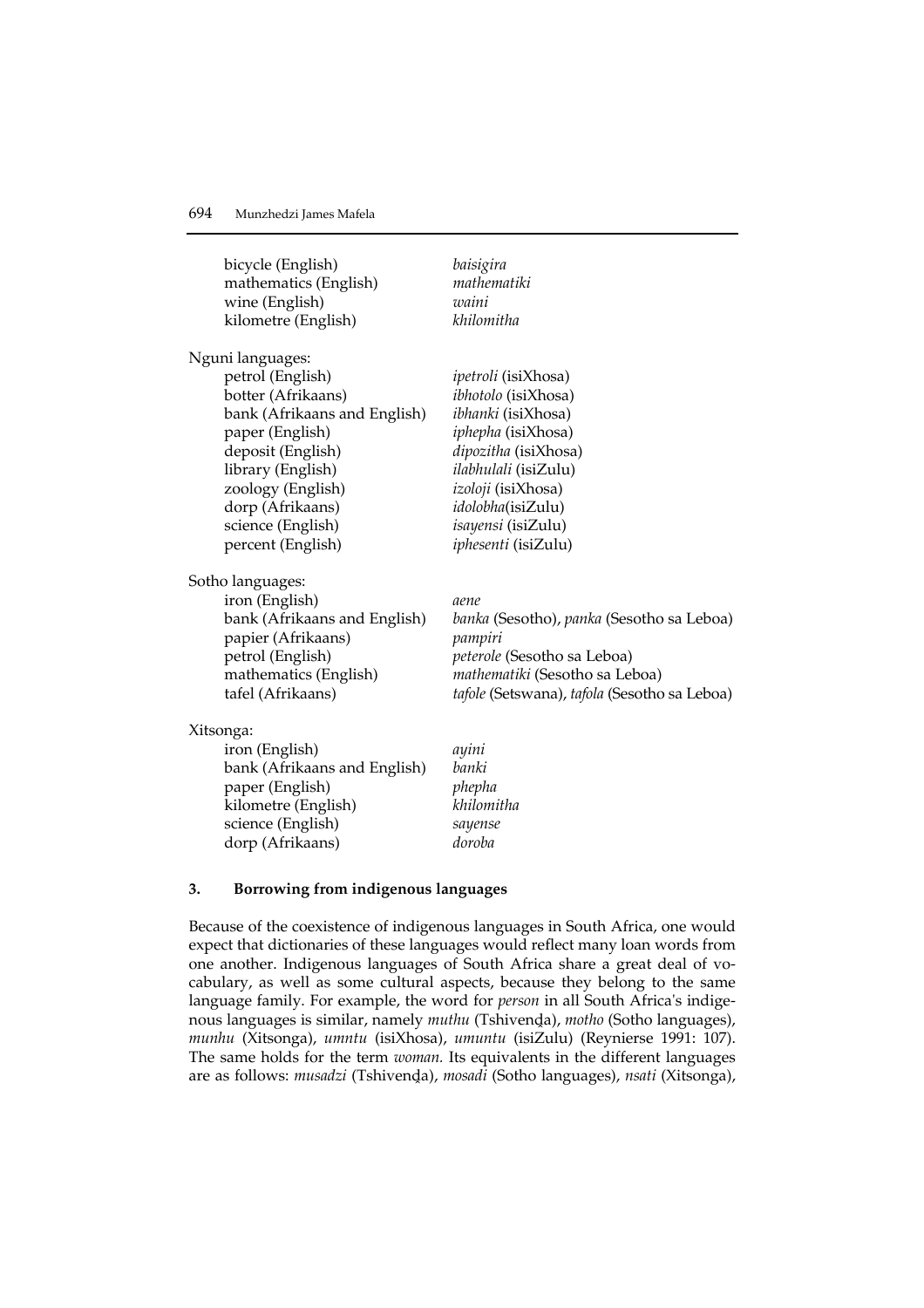*umfazi* (isiXhosa and isiZulu). However, these languages are also individual languages, differing in many cultural aspects. These differences between language groups are often influenced by their geographical location. Each indigenous language in South Africa is concentrated in a particular geographical area characterised by particular geographical conditions. Differences in culture and geographical location lead to differences in the use of certain terminology.

Indigenous languages borrow terminology from each other in their spoken language and their literary texts. But while it is common to encounter words borrowed from another indigenous language, it is rare to find them included in the dictionary of that particular indigenous language. This suggests that there is a problem, and this problem seems to lie with the lexicographers.

An example is the word *mukhukhu,* which appears to have originated among the Sotho people, specifically the Basotho ba Leboa. It refers to a building made of corrugated iron, or a temporary shelter. The door is so low that when people want to enter, they have to crouch (*khukhuna*). This structure occurs mostly in urban areas where people of all indigenous language groups coexist. This word has been adopted by all South African indigenous languages. As it is in popular usage, one would expect to find *mukhukhu* in all African language dictionaries. However, it does not form part of the lexicon in any of the checked Tshivenda dictionaries. Instead, the word *mushasha* has been included. Although, according to Van Warmelo (1989), both *mukhukhu* and *mushasha* have the same meaning, *mushasha* is a temporary shelter of branches and grass, meant for travellers, whereas *mukhukhu* is a temporary shelter made of corrugated iron. This suggests that *mukhukhu* should be part of the words in an indigenous African language dictionary. In addition, the meaning of *mukhukhu* can also be linked to a type of dance practised by almost all indigenous language speakers in this country. This dance is performed by members of the Zion Christian Church, a church not restricted to a particular ethnic group, but one which embraces all South Africans as well as foreigners from neighbouring countries. This word has been accepted into the spoken indigenous languages in South Africa. It is therefore surprising to find that it is not included in the dictionaries of some of these languages.

Another example is the word *shonzha*, peculiar to Vhavenda. It is defined by Van Warmelo (1989: 336) as follows:

**shonzha** 5 sp. A large edible caterpillar (of the moth *Nudaurelia belina* Westw.), which in season is collected in great numbers from trees in the dry north country, dried, and eaten as a rare and expensive delicacy

These caterpillars, *mashonzha,* collected from the *mupani* tree found in the northern part of Venda, are regarded as a delicacy by the Vhavenda. The word *shonzha* is therefore part of the Tshivenda lexicon. But the Vhavenda are not the only people who enjoy eating *mashonzha;* neighbouring ethnic groups such as the Vatsonga and the Basotho ba Leboa do too. It is therefore clear that the term *shonzha* should be included in dictionaries of these indigenous languages.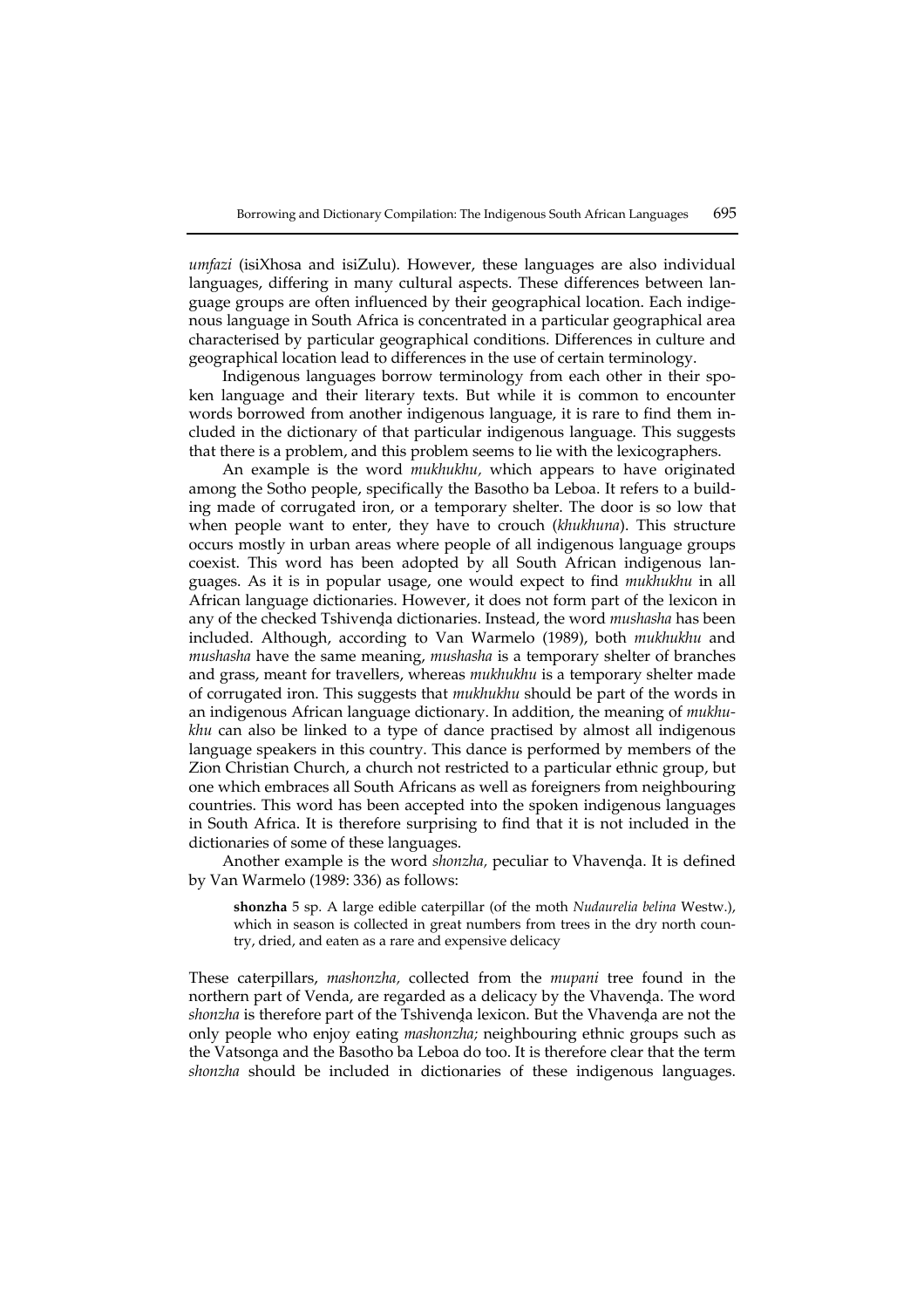However, except in Tshivenda, no entry was found in any dictionary of the South African indigenous languages. Today people from all backgrounds come into contact in urban areas because of the movement of people all over the country. Many language groups are thus familiar with *mashonzha*. The word *shonzha* should therefore be included in dictionaries as it has been accepted in various spoken languages.

A further example of a word used in several languages is *futhi,* a Nguni word which has been adopted by Tshivenda. Doke, Malcolm and Sikakana (1958: 67) define it as follows:

**futhi** (adv.) 1. Again, once more. 2. In addition, also, too.

In their daily conversation, Vhavenda use *futhi* to denote "again". In standard Tshivenda "again" is translated by the word *hafhu*. However, many Vhavenda use the adopted *futhi* instead of *hafhu.* This is illustrated in a text taken from *Musandiwa na khotsi Vho-L*√*iwalaga* (Maumela 1973: 37)*,* which reads:

*Tshi re hone ene o tou n®ala, a sokou t√uwa, futhi na u onesa a songo nnyonesa nn√e khotsi awe*.

(She left on her own, in addition she did not even bid me, her own father, a goodbye.)

In this passage, *futhi* has been used to mean "in addition". The mere fact that the author has used this word in a literary text, and that the word has been accepted by the evaluators of the book, means that it has been adopted into spoken Tshivenda and is frequently used. Although Tshivenda has an equivalent for *futhi*, this does not mean that it should not be reflected in Tshivenda dictionaries.

Because of its geographical location, Tshivenda shares much vocabulary with Xitsonga and Sesotho sa Leboa. While Xitsonga is spoken in the eastern part of Venda, Sesotho sa Leboa is used in the western and southern parts. In addition, these ethnic groups come into contact in the workplace and in their social lives. The vocabulary they share is realised mainly in literary texts and spoken language. Words such as *vhuthada* and *mutsheka* are good examples in this regard*.* 

*Vhuthada* seems to have been borrowed from the Sotho languages (*bothata)*  (Reynierse 1991: 73), most particularly Sesotho sa Leboa owing to its proximity. In his literary text, Maumela (1973: 35) uses it as follows:

*Mafhungo aya a n√u khezwi vhu vhuthada. Ndi hune a nga tou itwa hani na?*  (This matter of yours seems to be difficult. How is it going to be solved?)

Although the Tshivenda equivalent is *vhuleme*, the use of *vhuthada* indicates that it has been accepted by the community. However, *vhuthada* is not found in Tshivenda dictionaries in spite of this acceptance. Its use in literary texts is a good reason for its inclusion in Tshivenda dictionaries.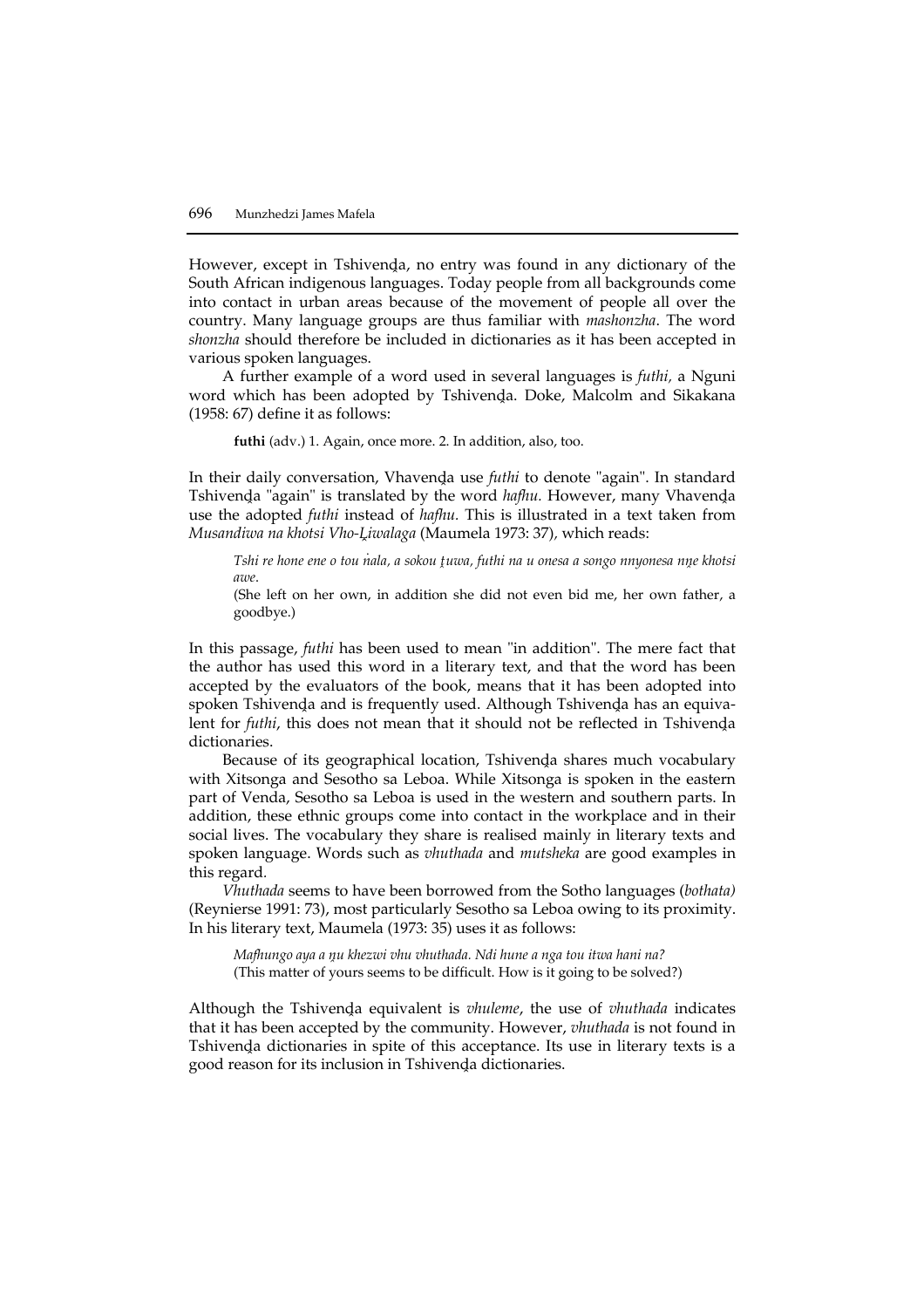A similar example is the Xitsonga word *nceka* which is in popular use among the Vhavenda. A *nceka* is an item of clothing worn by both Vatsonga men and women. The word is defined as follows (Cuenod 1967: 119):

**nceka** 3, piece of material worn tied round the waist by men, round the shoulders by women.

When the Vhavenda refer to this type of clothing, they call it *mutsheka*. Some lexicographers may argue that the equivalent of *nceka* is *nwenda* in Tshivenda. A *n*wenda is a special type of garment made for Vhavenda women, but it is not similar to a *mutsheka* although they both have the same function. The word *næwenda* is defined by Van Warmelo (1989) as follows:

**nwenda** 3 (pl. minw) female upper garment of salempore, just a length of cloth with strip (bannda) sewn on crosswise at the top to make it longer, and with two tapes (mivhofho) of the same material to tie over the shoulder.

As in the case of *vhuthada*, *mutsheka* has become accepted in Tshivenda literary texts. Maumela (1974: 69) writes as follows:

Ngeno fhasi mikumba i tshi di vha hone yo ingwa ntha ha mitsheka. (At the waist, he puts on skins on top of the salempores.)

The person referred to in this text is a male diviner. He wears skins and salempores (*mitsheka*) around his waist. He could not have put a *næwenda* around his waist because it is not meant to be worn by men. This would have caused the readers to form a wrong impression. As indicated in Van Warmelo's definition, the *næwenda* is used to cover the whole body, from the shoulders down, whereas the *mutsheka* is mostly used either as a skirt (to cover the body from the waist downward) or as a shawl around the shoulders. It is therefore necessary to include the word *mutsheka* in Tshivenda dictionaries, because it has been accepted in both the spoken and the written language.

## **4. Factors contributing to the non-borrowing by one indigenous African language from another**

Lexicographers of the South African indigenous languages are reluctant to include loan words from other indigenous languages in their dictionaries for various reasons. Firstly, they may be hesitant to find the etymological meanings of words adopted from these languages. Borrowing is closely connected with etymology. Where the meaning of a borrowed word is not clear, lexicographers must trace its origin to the source language. Etymology will provide a clearer understanding of what the word means. Lexicographers should be prepared to undertake this type of research, drawing upon the cultures of other indigenous African languages, if they are really intent on enriching the language with which they are dealing.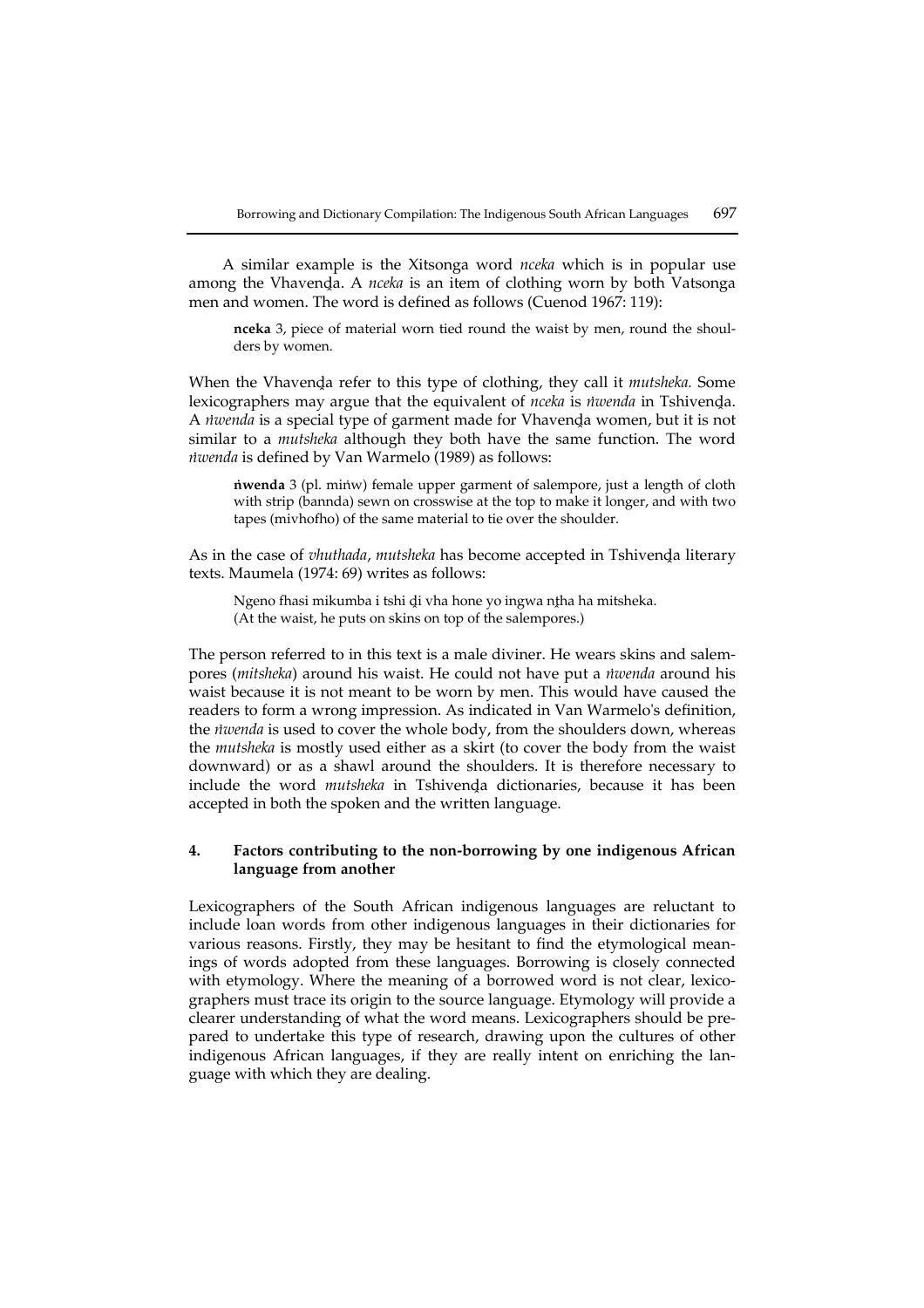Secondly, lexicographers are unwilling to include loan words from other indigenous languages because they want to maintain the purity of their own languages. Thinking that they will corrupt their own languages, they try to preserve the standard language. On the other hand, these lexicographers seem unconcerned about including words borrowed from Afrikaans and English. The idea of corrupting a language is only considered when it comes to borrowing from fellow indigenous African languages. This attitude must be changed if the indigenous African languages are to be developed and promoted. Lexicographers should recognise that language changes in course of time as Fromkin and Rodman (1998: 409) stress:

No academy and no guardians of language purity can stem language change, nor should anyone attempt to do so since such change does not mean corruption.

Lastly, lexicographers do not include loan words from other indigenous African languages in their dictionaries because there is an element of disparagement towards these languages. They are therefore hesitant to include vocabulary from these languages in their dictionaries, notwithstanding that particular words have been accepted into the spoken language and literary texts of their own languages. Lexicographers prefer to include loan words from well-developed languages such as Afrikaans and English in their dictionaries. Western civilization has introduced foreign lifestyles which are accompanied by new vocabulary which should be included in indigenous African language dictionaries. However, it is also important to include vocabulary from other indigenous South African languages when it has become accepted in the spoken and written language. The inclusion of these loan words will assist dictionary users in learning more about the culture of other indigenous African languages.

## **5. Conclusion**

Borrowing vocabulary from one language by another is crucial as languages all over the world are enriched by this process. However, this should not be restricted to borrowing from developed languages only. In South Africa, borrowing among the indigenous languages should also be encouraged.

The inclusion of lexical items from one indigenous language in another will enrich the languages in many ways. The vocabulary of these languages will expand, facilitating communication between the different language groups because they will share words. If words are borrowed from one indigenous language by another and defined properly, dictionary users will be exposed to other cultures which will further enhance communication and act as a unifying element among cultural groups. Developing and promoting indigenous languages should not be measured only by how much has been adopted from developed languages such as Afrikaans and English, but should consider also the terminology taken from other indigenous languages. The time has come for